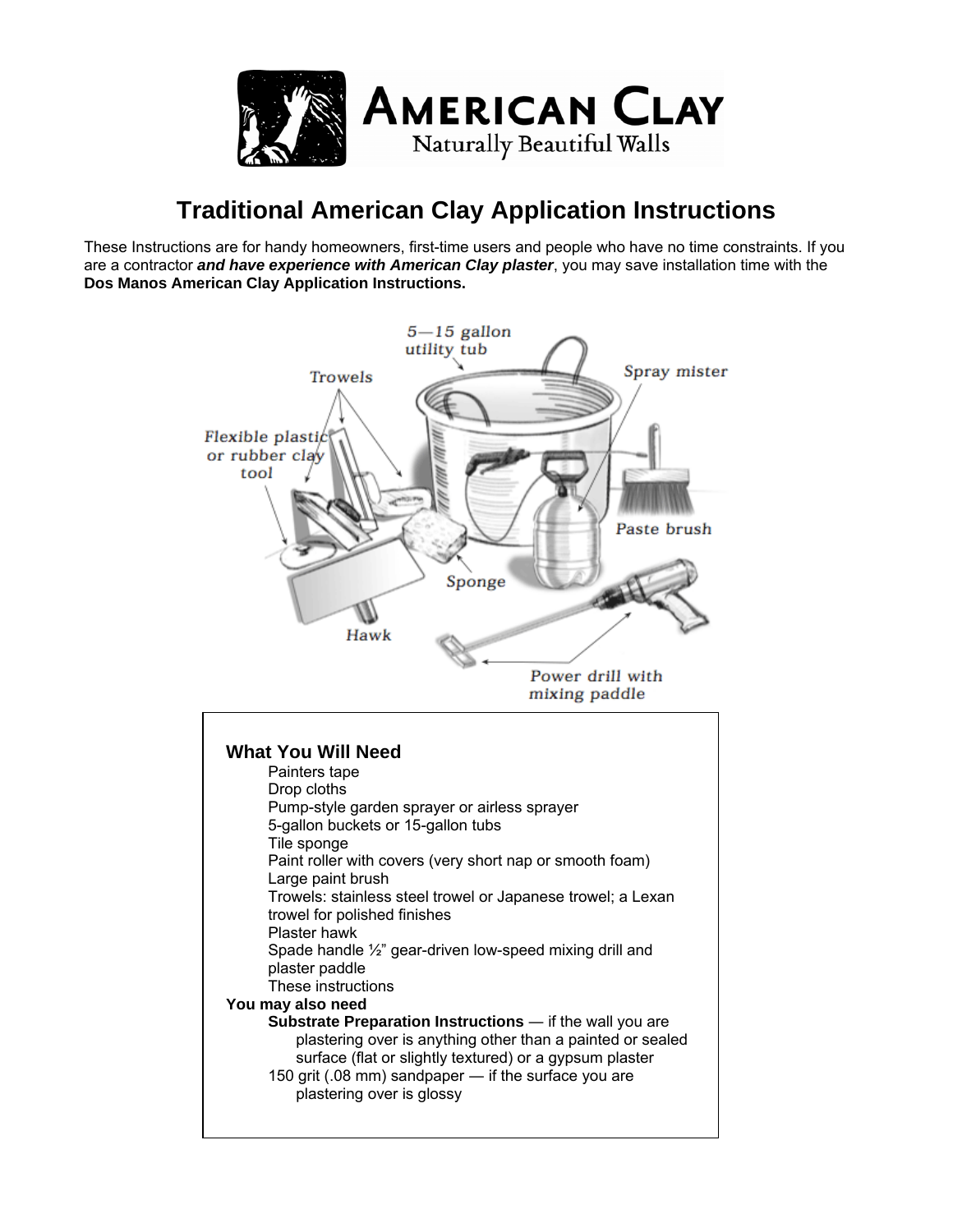## **Overview**

All surfaces require 4 major steps to complete the plastering:

- 1. Substrate preparation
- 2. First coat application
- 3. Second coat application
- 4. Compression

#### **Substrate Preparation**

**"Substrate" refers to the wall surface you will plaster over.** 

**Maintain temperature in room at 50**°**F (10**°**C) or more for 24 hours before and after application.** 

**You may follow the General Preparation and Sanded Primer Elite directions** below for painted or sealed surfaces (flat or slightly textured), slick cement finishes and gypsum plasters (e.g. Structolite®, Gypsolite, Imperial®, Diamond®, Red Top®, Kal Kote® etc…)

**New wallboard, blueboard and unsealed joint compound** also use the General Prep and Sanded Primer Elite instructions below, but prior to that, please see the specific recommendations for joint compound application and preparation at **Traditional Substrates Preparation.** 

**Other substrates (brick, concrete block, adobe, and all other substrates not listed above) have different preparation requirements.** Check **Traditional Substrates Preparation** for in-depth information on prepping your particular substrate or call the manufacturer at 866-404-1634 for more information.

#### **General Preparation**

**Do any "General Prep" steps required to bring the surface to a relatively flat, dust free, well-bonded surface.** 

- 1. Scrape off any loose or flaking paint or other surface material.
- 2. Knock down high points of 1/16" (1.5 mm) or more for a Loma or Marittimo finish. Knock down high points of 1/32" (.8 mm) for a Porcelina finish coat.
- 3. Clean and fill any mortar joints and depressions deeper than 1/16" (1.5 mm) for a Loma or Marittimo finish. Clean and fill depressions deeper than 1/32" (.8 mm) for Porcelina finish coat. Use a filler that bonds to the substrate.
- 4. Lightly sand any high-gloss paint or glossy sealed surface with 150-grit (.08 mm) sandpaper to provide a "tooth" for the primer.

**WARNING:** If you scrape, sand, or remove old paint, you may release lead dust. Lead is toxic. Exposure to lead dust can cause serious illness, such as brain damage, especially in children. Pregnant women should also avoid exposure. Wear a NIOSH-approved respirator to control lead exposure. Clean up carefully with a HEPA vacuum and a wet mop. Before you start, find out how to protect yourself and your family by contacting the National Lead Information Hotline at 1-800-424-LEAD or log on to **[www.epa.gov/lead](http://www.epa.gov/lead).**

- 5. Remove any dust with a vacuum or clean with a sponge mop with a 25% penetrating sealer / 75% water solution.
- 6. Wash sooty or greasy surfaces with a TSP substitute cleaner of your choice. Let dry.
- 7. After any joint compound dries, prime it with a conventional zero VOC paint primer or spray on American Clay Penetrating Sealer (diluted 1:1 with water) to avoid possible color variations caused by different back-suction rates (see **Substrates Preparation** for more information).

#### **Masking**

Protect floors with drop cloths or plastic. Tape all adjacent surfaces. Keep tape 1/8" (3 mm) away from the surface being plastered, so tape does not pull off any plaster when tape is removed.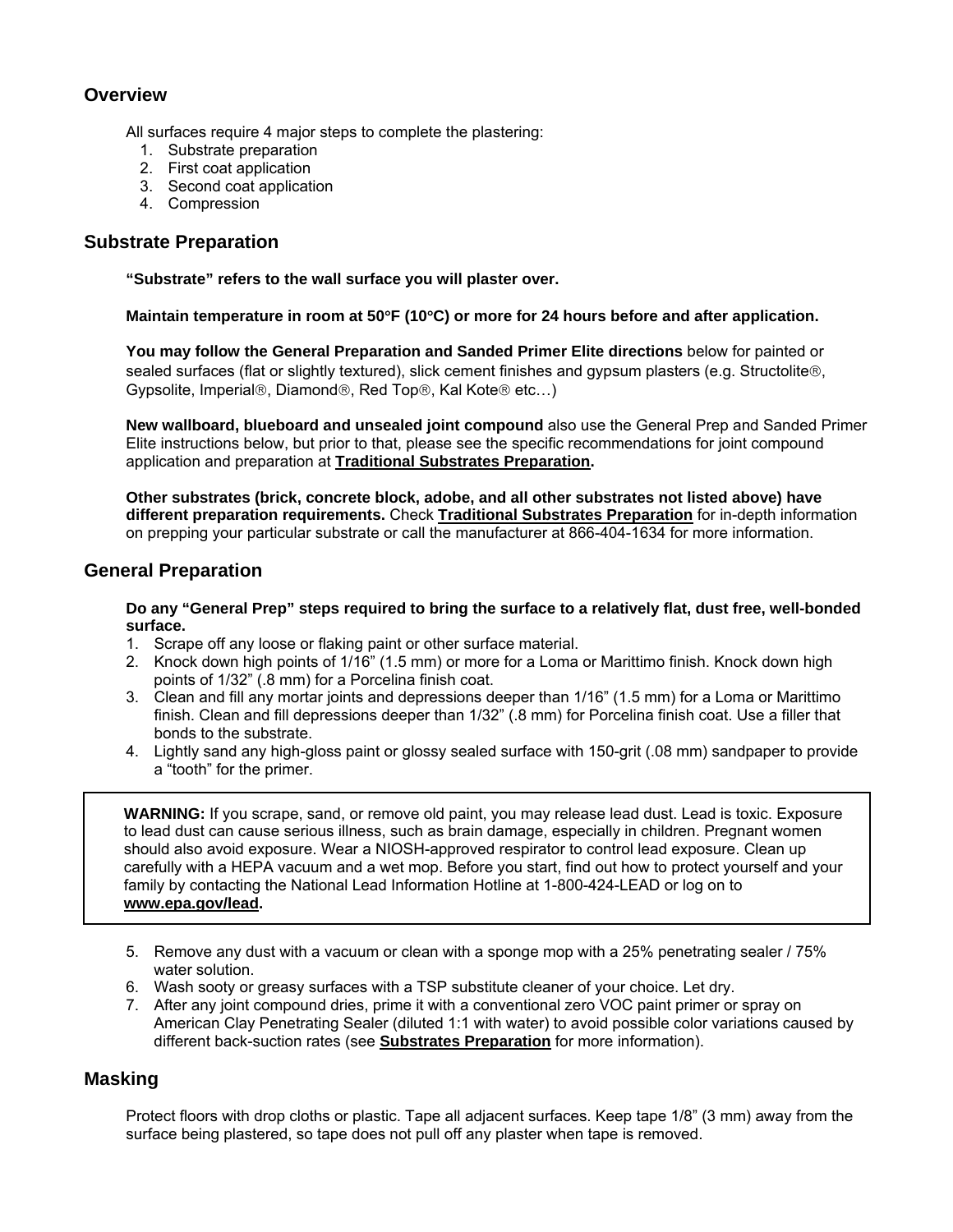#### **Sanded Primer Elite Application**

**Stir Sanded Primer Elite thoroughly, scraping the bottom of the container** so that all sand is integrated into the primer. The sand is critical—it enables the plaster to bond to the wall.

**Apply Sanded Primer Elite with rollers and/or brushes.** If primer is sprayed on it must be back-rolled (gone over with a roller) immediately after spraying. Use a roller with a short nap (1/8" or 3 mm) or a smooth foam roller, and avoid over-rolling.

**Prime every square inch!** Second coat of plaster can peel off spots where there is no primer/sand.

**Prime protruding corners / vulnerable areas twice.** Allow first coat to dry, then apply second coat to the corner.

#### **Mixing Clay Plaster**

**Mix up the first coat of plaster, which is always Loma.** Second coat plaster (Loma, Porcelina or Marittimo) is mixed the same way and can be mixed at the same time. Let plaster sit for 30 minutes prior to application (the longer it sits, the better it becomes). Plaster may be mixed as much as 30 days prior to application.

- 1. **Add 1½ gallons (6 L) of clean water** to a 5-gallon (20 L) bucket.
- 2. **Add ½ bag plaster** and mix.
- 3. Add enough water to dry pigment to create a slurry (optional, helps prevent starring\*) and mix.
- 4. **Add pigment** (wet or dry) to bucket and mix.
- 5. **Add remaining plaster and more water if needed** to bring plaster to a soft-serve ice cream consistency. Total water content will vary between 1  $\frac{1}{2}$  to 2  $\frac{1}{2}$  gallons (6-10 L), possibly more, depending on humidity level. Scrape sides of bucket and continue mixing until all lumps disappear.

\*Starring is when bits of pigment do not break up during mixing. When troweled, the bits of pigment leave dots or streaks of darker color in the plaster. Pre-mixing pigment with water helps minimize starring.

#### **First Coat Application**

**Remix** the Loma first coat plaster and add more water if needed. **Using a hawk and trowel, apply the first coat as thin as a credit card.** 

#### **Second Coat Application**

**Second coat can be Loma, Porcelina, or Marittimo. Apply: Loma as thin as a CREDIT card, Porcelina as thin as a BUSINESS card, Marittimo as thin as 1½ CREDIT cards.**

Misting the wall lightly prior to applying the second coat will give you more working time because it slows the plaster's drying speed. The key is to mist *lightly*: over-wetting will cause problems!

Apply plaster in vertical strips with irregular edges. Maintain a wet edge at all times and go from one edge of the wall to the other without breaking. Smooth the surface, or leave drag marks and trowel marks if desired. Trowel in all edges (around floors, ceilings, windows, etc.) to leave a clean application.

Plaster—especially Marittimo – may craze (spider check) as it dries. Troweling while the plaster is leather hard (still damp, but no longer tacky) will prevent this. (Compression, the last step, will also remove this).

Adjust the texture if desired: When wall is leather hard, you may smooth the wall by hard troweling, remove trowel marks with a dry sponge, or create an evenly rough surface by rubbing the entire surface with a dry sponge. Advanced plasterers may raise a cream.